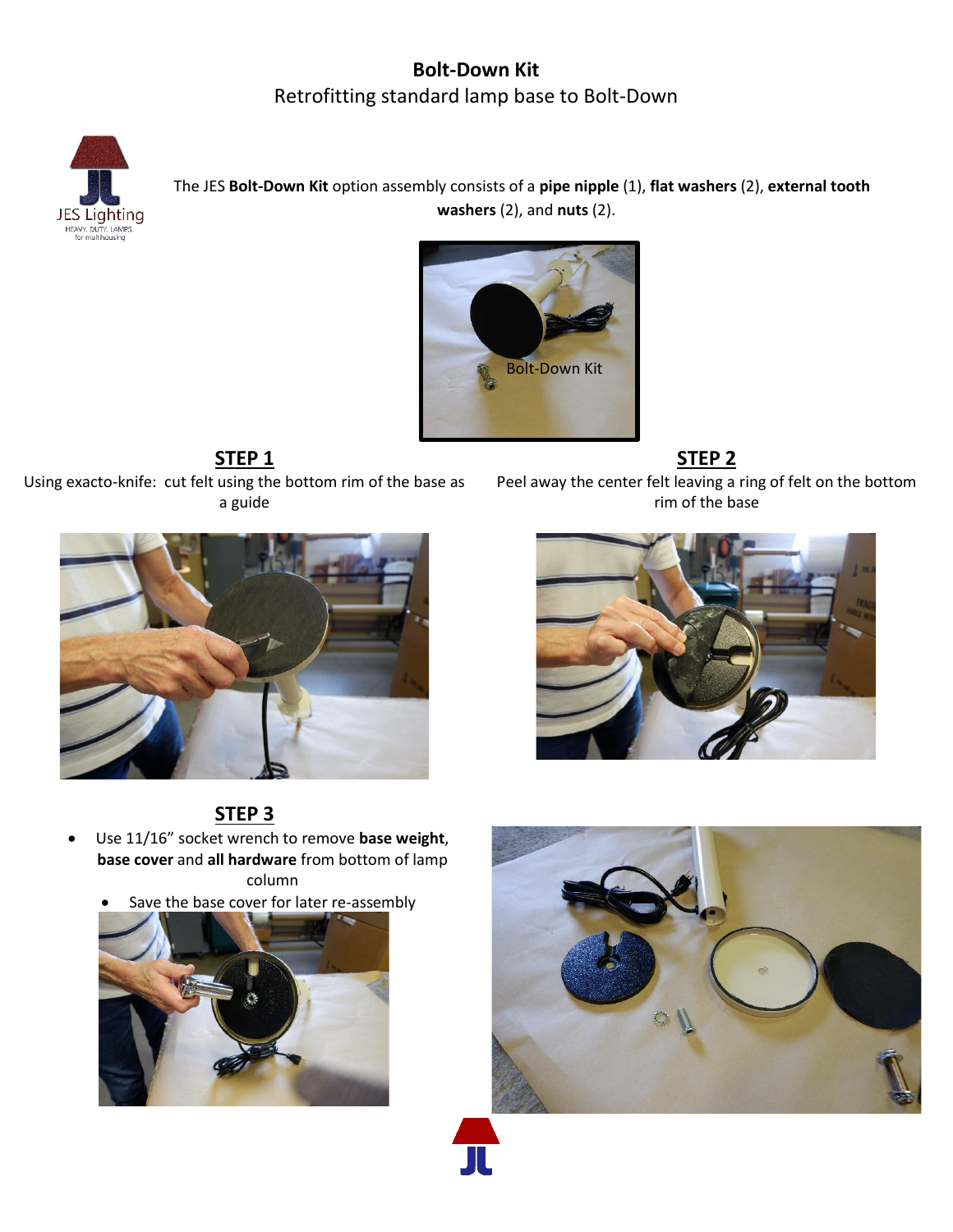## **Bolt-Down Kit** Retrofitting standard lamp base to Bolt-Down

• Set **1 nut**, **1 external tooth washer** and **1 flat washer** on threaded rod **¼"** from the end



### **STEP 4 STEP 5**

- Replace base cover and insert nipple + hardware
	- Secure with open 11/16" wrench



• **Place lamp base and bolt-down pipe nipple over hole and set in place**



## **STEP 6 STEP 7**

- If mounting to bedside cabinet**: Remove drawer** and set aside
- **Drill ½" hole** in table top in the location specified by owner